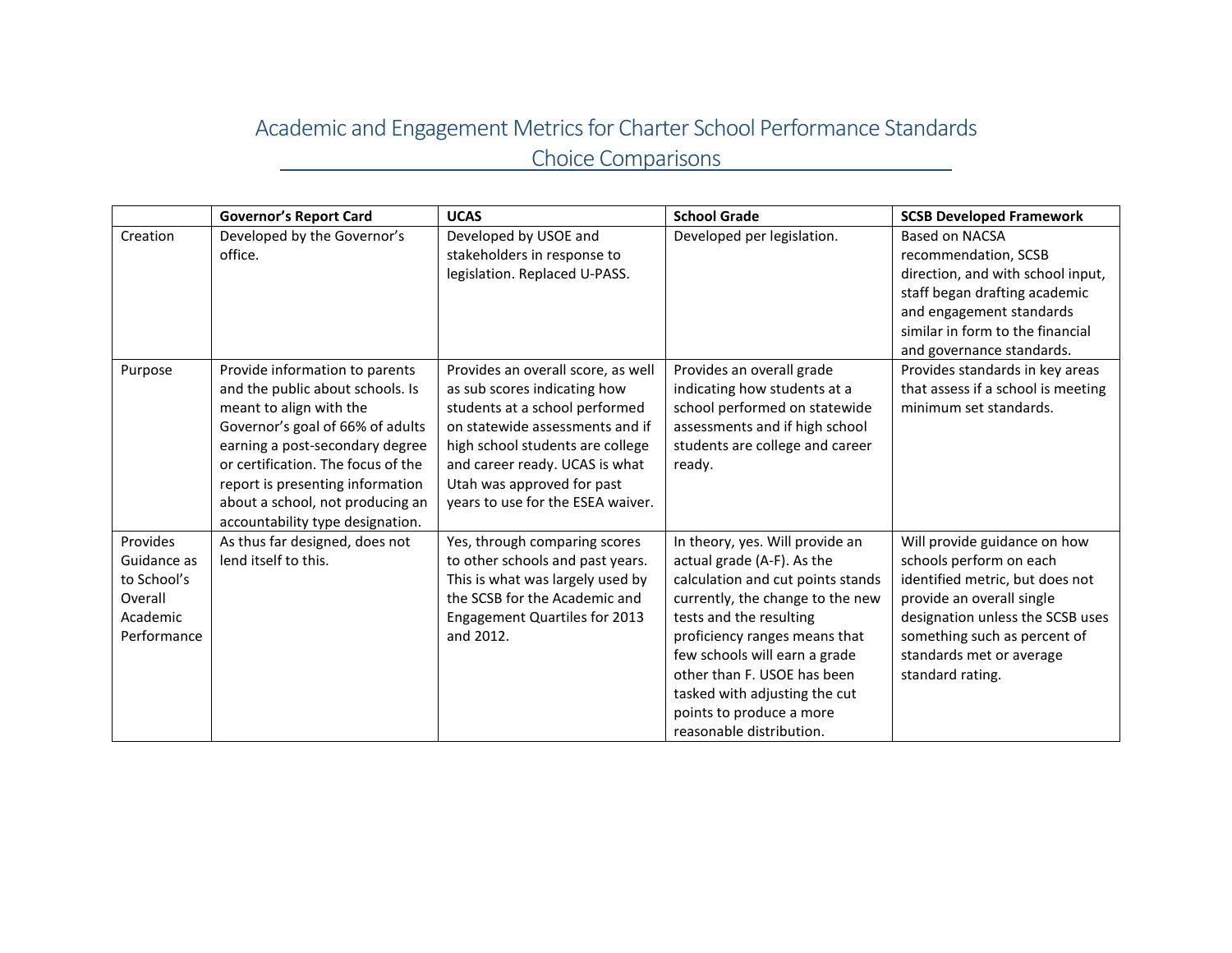|                  | <b>Governor's Report Card</b>                                                                                                                                                                                                                                                                                                                                               | <b>UCAS</b>                                                                                                                                                                                                                                   | <b>School Grade</b>                                                                                                                                                                                                                                               | <b>SCSB Developed Framework</b>                                                                                                                                                                                                                                                                                                                                                                                                |
|------------------|-----------------------------------------------------------------------------------------------------------------------------------------------------------------------------------------------------------------------------------------------------------------------------------------------------------------------------------------------------------------------------|-----------------------------------------------------------------------------------------------------------------------------------------------------------------------------------------------------------------------------------------------|-------------------------------------------------------------------------------------------------------------------------------------------------------------------------------------------------------------------------------------------------------------------|--------------------------------------------------------------------------------------------------------------------------------------------------------------------------------------------------------------------------------------------------------------------------------------------------------------------------------------------------------------------------------------------------------------------------------|
| Data<br>Included | The exact elements included on<br>the report and the business rules<br>behind them are not yet<br>determined. Will likely include<br>DIBELS (reading on grade level<br>for the early grades), proficiency,<br>growth (though not for 2014),<br>ACT, and graduation rates.<br>There will also be multiple report<br>card formats based on a school's<br>grade configuration. | Proficiency, growth through the<br>MGP, and graduation rates.                                                                                                                                                                                 | Proficiency, growth through a<br>percentage of students earning<br>at least a 40 SGP, graduation<br>rates, and ACT.                                                                                                                                               | Flexible, to include what SCSB<br>wants. Currently includes<br>proficiency, subgroup<br>proficiency, growth through<br>MGP, growth to proficiency<br>(future), cohort dropout rates,<br>ACT, ASFAB (future), transfer<br>rates, and retention rates.                                                                                                                                                                           |
| <b>Benefits</b>  | Approved by the State<br>$\bullet$<br>Board of Education.<br>Will be produced by USOE<br>$\bullet$<br>for all schools and released<br>publically.                                                                                                                                                                                                                           | Largely is what was<br>$\bullet$<br>previously used for SCSB<br>academic performance<br>measures.<br>Provides an overall score to<br>$\bullet$<br>assess school academic<br>performance.<br>Produced by USOE for all<br>$\bullet$<br>schools. | Per legislation is currently<br>$\bullet$<br>Utah's state accountability<br>system.<br>Provides an easy to<br>$\bullet$<br>understand designation for<br>a school's overall academic<br>performance.<br>Produced by USOE and<br>$\bullet$<br>released publically. | Could include the elements<br>$\bullet$<br>the SCSB wants and can be<br>easily adjusted to meet<br>future needs and concerns.<br>Currently designed to<br>address some of the<br>concerns raised by charter<br>schools about<br>accountability.<br>Includes subgroup<br>$\bullet$<br>performance.<br>Aligns with financial and<br>governance performance<br>standards.<br>Could include additional<br>school specific metrics. |